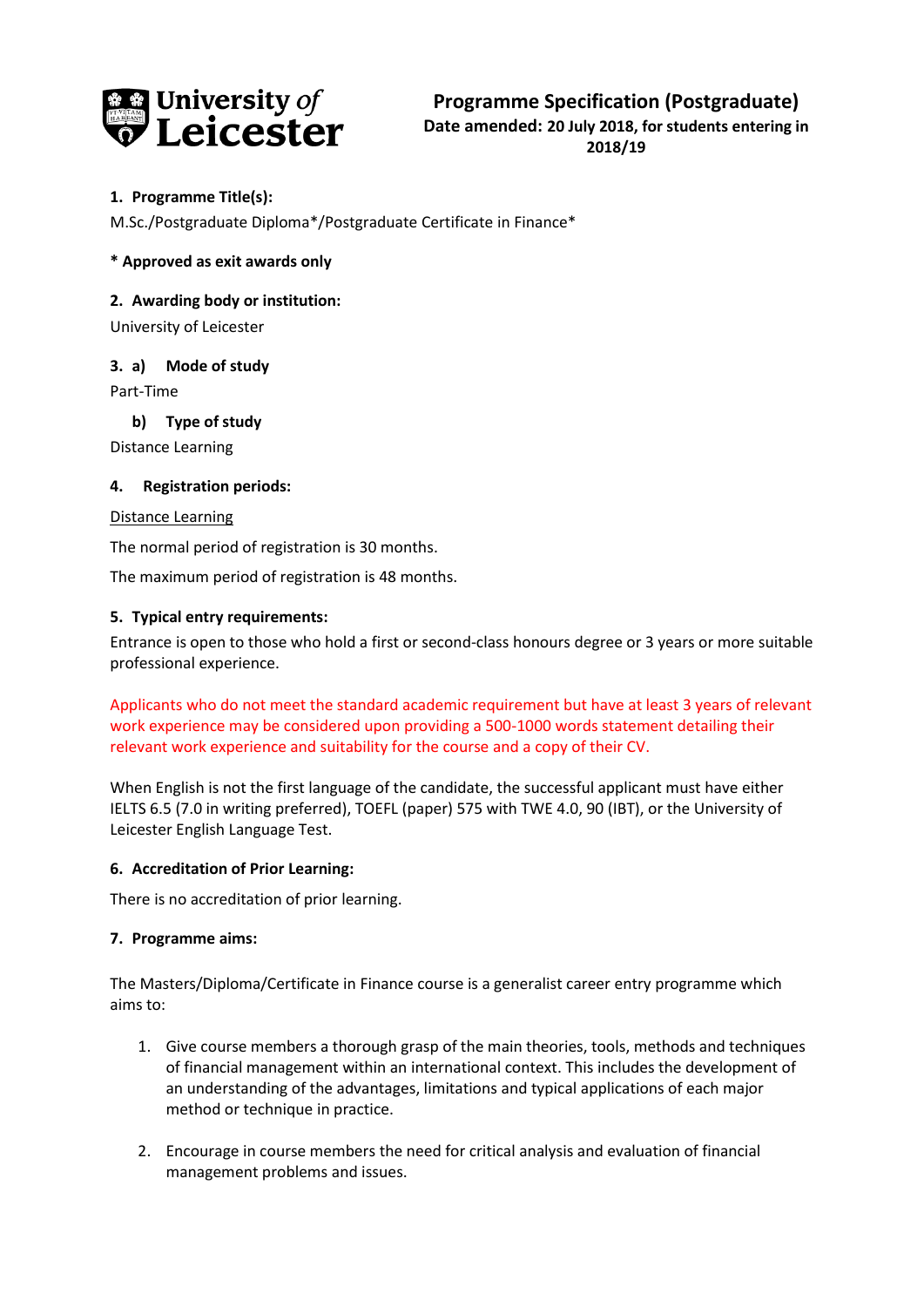- 3. Promote an appreciation of the role of information within a knowledge-based economy. This will include an identification of approaches to data generation, data manipulation, data assessment and analysis.
- 4. Give course members an analytical appreciation of the organisational contexts of financial management.
- 5. Expose course members to the current debates in the financial professional and academic literatures.
- 6. Enable course members to integrate and apply the knowledge, approaches and methods they have learned to a variety of financial decisions and their own management and work experiences.
- 7. Encourage course members to develop a number of interpersonal, communication and decision and problem solving skills, and to use these in an imaginative way that will enable them to identify problems, consider alternative solutions, evaluate and analyse situations, make choices and implement solutions.
- 8. Equip Masters students with the necessary skills to undertake independent research work in the broad area of finance, as evidenced in the successful production of a dissertation.

## **For the PGCert**

Programme Aim 1 Programme Aim 2

Programme Aim 3

#### **For the PGDip – in addition to those above**

- Programme Aim 4
- Programme Aim 5
- Programme Aim 6

Programme Aim 7

#### **For the MSc – in addition to those above**

Programme Aim 8

#### **8. Reference points used to inform the programme specification:**

- University of Leicester Senate Regulations:
- http://www2.le.ac.uk/offices/sas2/regulations/general-regulations-for-taughtprogrammesUniversity of Leicester Code of Practice on Examining:

# <http://www2.le.ac.uk/offices/sas2/quality/codes/examining>

University of Leicester Learning & Teaching Strategy :

### <http://www2.le.ac.uk/offices/sas2/quality/learnteach>

QAA Benchmarking Statement for Business and Management: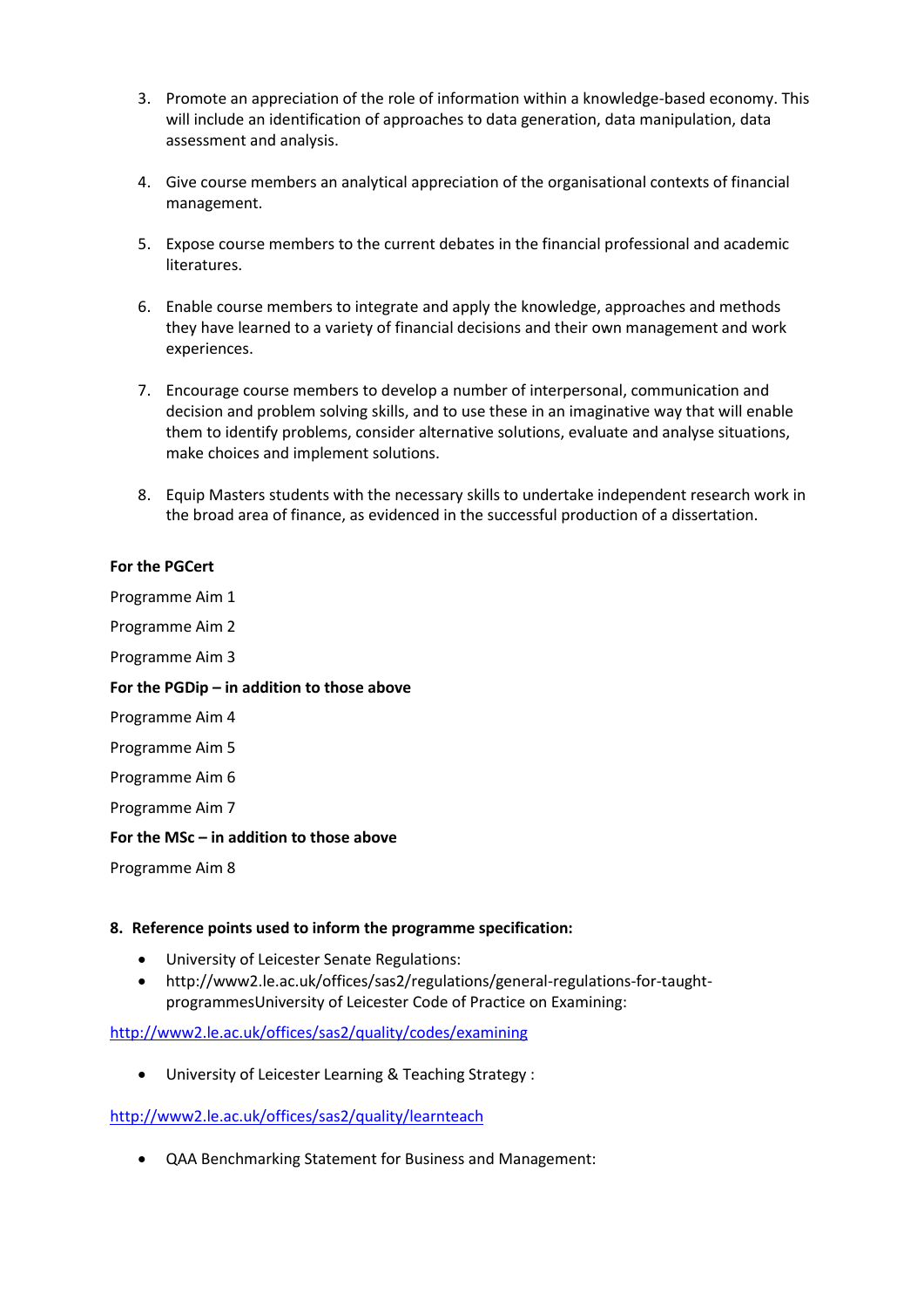[http://www.qaa.ac.uk/Publications/InformationAndGuidance/Pages/Subject-benchmark-statement-](http://www.qaa.ac.uk/Publications/InformationAndGuidance/Pages/Subject-benchmark-statement-Masters-degrees-in-business-and-management.aspx)[Masters-degrees-in-business-and-management.aspx](http://www.qaa.ac.uk/Publications/InformationAndGuidance/Pages/Subject-benchmark-statement-Masters-degrees-in-business-and-management.aspx)

QAA Frameworks for Higher Education Qualifications

- Annual Developmental Review
- External Examiners' reports
- Student Feedback (formally through questionnaires and Staff-Student Committees; informally, for example, through student contact with module tutors, personal tutors, and programme leaders)
- The requirements of the UK Race Relations Act 2000
- The requirements of the UK Special Education Needs and Disability Act 2001
- The University of Leicester's Widening Participation Strategy
- The University's Equal Opportunities Statement

#### **9. Programme Outcomes:**

 $\overline{a}$ 

| <b>Intended Learning</b><br><b>Outcomes</b>                                                                                                                                                                                                                                                              | <b>Teaching and Learning</b><br>Methods <sup>1</sup>                                                                                                                                                                                                                | <b>How Demonstrated?</b>                                                                                                                                                                                                            |  |  |
|----------------------------------------------------------------------------------------------------------------------------------------------------------------------------------------------------------------------------------------------------------------------------------------------------------|---------------------------------------------------------------------------------------------------------------------------------------------------------------------------------------------------------------------------------------------------------------------|-------------------------------------------------------------------------------------------------------------------------------------------------------------------------------------------------------------------------------------|--|--|
| (a) Subject and Professional skills                                                                                                                                                                                                                                                                      |                                                                                                                                                                                                                                                                     |                                                                                                                                                                                                                                     |  |  |
|                                                                                                                                                                                                                                                                                                          | Knowledge                                                                                                                                                                                                                                                           |                                                                                                                                                                                                                                     |  |  |
| <b>Certificate</b><br>Graduates will possess<br>knowledge of a range of<br>finance subjects.<br><b>Diploma</b><br>In addition to the above,<br>graduates should have a<br>sound knowledge of finance<br>theories and the existing<br>empirical evidence.<br>Integration of knowledge<br>across subjects. | <b>Certificate</b><br>Lectures (synchronous and<br>asynchronous), seminars<br>(synchronous and asynchronous),<br>directed reading and exercises,<br>self-directed private study,<br>assignment feedback: formative<br>and summative.<br><b>Diploma</b><br>As above. | <b>Certificate</b><br>Essay assignments (formative<br>and summative), practical<br>reports, written examinations.<br><b>Diploma</b><br>As above.<br><b>Masters</b><br>In addition to the above:<br>research proposal, dissertation. |  |  |
| <b>Masters</b><br>In addition to the above,<br>students should have an<br>advanced knowledge of the<br>qualitative and quantitative<br>methodologies used when<br>pursuing research in finance.                                                                                                          | <b>Masters</b><br>In addition to the above:<br>research methods module,<br>dissertation supervision,<br>independent research.                                                                                                                                       |                                                                                                                                                                                                                                     |  |  |

<sup>&</sup>lt;sup>1</sup> In the distance learning mode of delivery extensive use will be made of the Blackboard virtual learning environment (comprising Learning Materials, Discussion Forums and E-tivities), Adobe Connect, Blackboard Chatrooms and Word Press and Google blogs. This online support will be supplemented by Residential Schools and faculty visits and local tutor and/or business club support.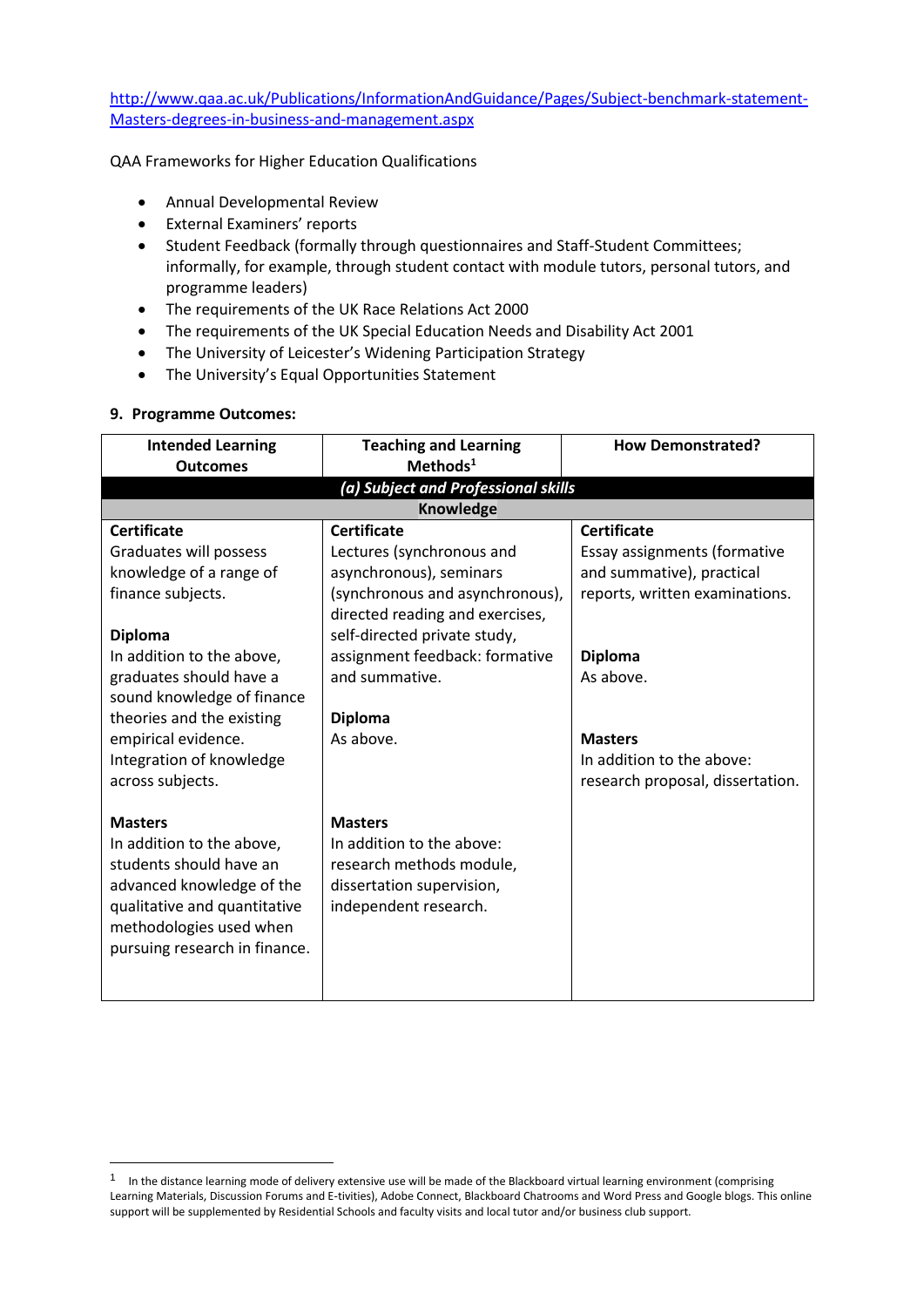| <b>Intended Learning</b>                                                                                                                                                                                                                                                                                                                                                                                                                                                                                                                                                                 | <b>Teaching and Learning</b>                                                                                                                                                                                                                                                                                                                                      | <b>How Demonstrated?</b>                                                                                                                                                                                                                       |  |  |
|------------------------------------------------------------------------------------------------------------------------------------------------------------------------------------------------------------------------------------------------------------------------------------------------------------------------------------------------------------------------------------------------------------------------------------------------------------------------------------------------------------------------------------------------------------------------------------------|-------------------------------------------------------------------------------------------------------------------------------------------------------------------------------------------------------------------------------------------------------------------------------------------------------------------------------------------------------------------|------------------------------------------------------------------------------------------------------------------------------------------------------------------------------------------------------------------------------------------------|--|--|
| <b>Outcomes</b>                                                                                                                                                                                                                                                                                                                                                                                                                                                                                                                                                                          | Methods <sup>1</sup>                                                                                                                                                                                                                                                                                                                                              |                                                                                                                                                                                                                                                |  |  |
| <b>Concepts</b>                                                                                                                                                                                                                                                                                                                                                                                                                                                                                                                                                                          |                                                                                                                                                                                                                                                                                                                                                                   |                                                                                                                                                                                                                                                |  |  |
| <b>Certificate</b><br>Students will acquire an<br>enhanced grasp of principles<br>of finance and its<br>relationship to general<br>financial management.<br><b>Diploma</b><br>In addition to the above,<br>graduates will be able to<br>explain the contextual<br>nature of the development<br>of financial theory and the<br>finance discipline.                                                                                                                                                                                                                                        | <b>Certificate and Diploma</b><br>Lectures (synchronous and<br>asynchronous), seminars (full-<br>time students), faculty visits or<br>summer school (distance-<br>learning students) (synchronous<br>and asynchronous), directed<br>reading and exercises, self-<br>directed private study,<br>assignment feedback: formative<br>and summative.<br><b>Masters</b> | <b>Certificate and Diploma</b><br>Essay assignments (formative<br>and summative), practical<br>reports, written examinations.<br><b>Masters</b><br>In addition to the above:<br>research proposal, dissertation.                               |  |  |
| <b>Masters</b><br>In addition to the above,<br>students will be able to<br>explain and critique theories<br>as well as qualitative and<br>quantitative methodologies<br>used in research in finance.                                                                                                                                                                                                                                                                                                                                                                                     | In addition to the above:<br>research methods module,<br>dissertation supervision,<br>independent research.                                                                                                                                                                                                                                                       |                                                                                                                                                                                                                                                |  |  |
|                                                                                                                                                                                                                                                                                                                                                                                                                                                                                                                                                                                          | <b>Techniques</b>                                                                                                                                                                                                                                                                                                                                                 |                                                                                                                                                                                                                                                |  |  |
| <b>Certificate and Diploma</b><br>The students will be able to<br>demonstrate knowledge of<br>the most important theories<br>and concepts in finance; be<br>able to identify relevant<br>material from the academic<br>literature and write using<br>academic conventions and<br>bibliographic techniques<br><b>Masters</b><br>In addition to the above,<br>graduates will be able to<br>demonstrate competence in<br>research methods and be<br>able to undertake<br>qualitative, numerical and<br>statistical evaluation as a<br>means to develop an analysis<br>of finance questions. | <b>Certificate and Diploma</b><br>Assignment feedback: formative<br>and summative; directed<br>reading, self-directed private<br>study.<br><b>Masters</b><br>In addition to the above:<br>research methods module,<br>dissertation supervision,<br>independent research.                                                                                          | <b>Certificate and Diploma</b><br>Essay assignments (formative<br>and summative), practical<br>reports, written examinations,<br>problem-solving exercises.<br><b>Masters</b><br>In addition to the above:<br>research proposal, dissertation. |  |  |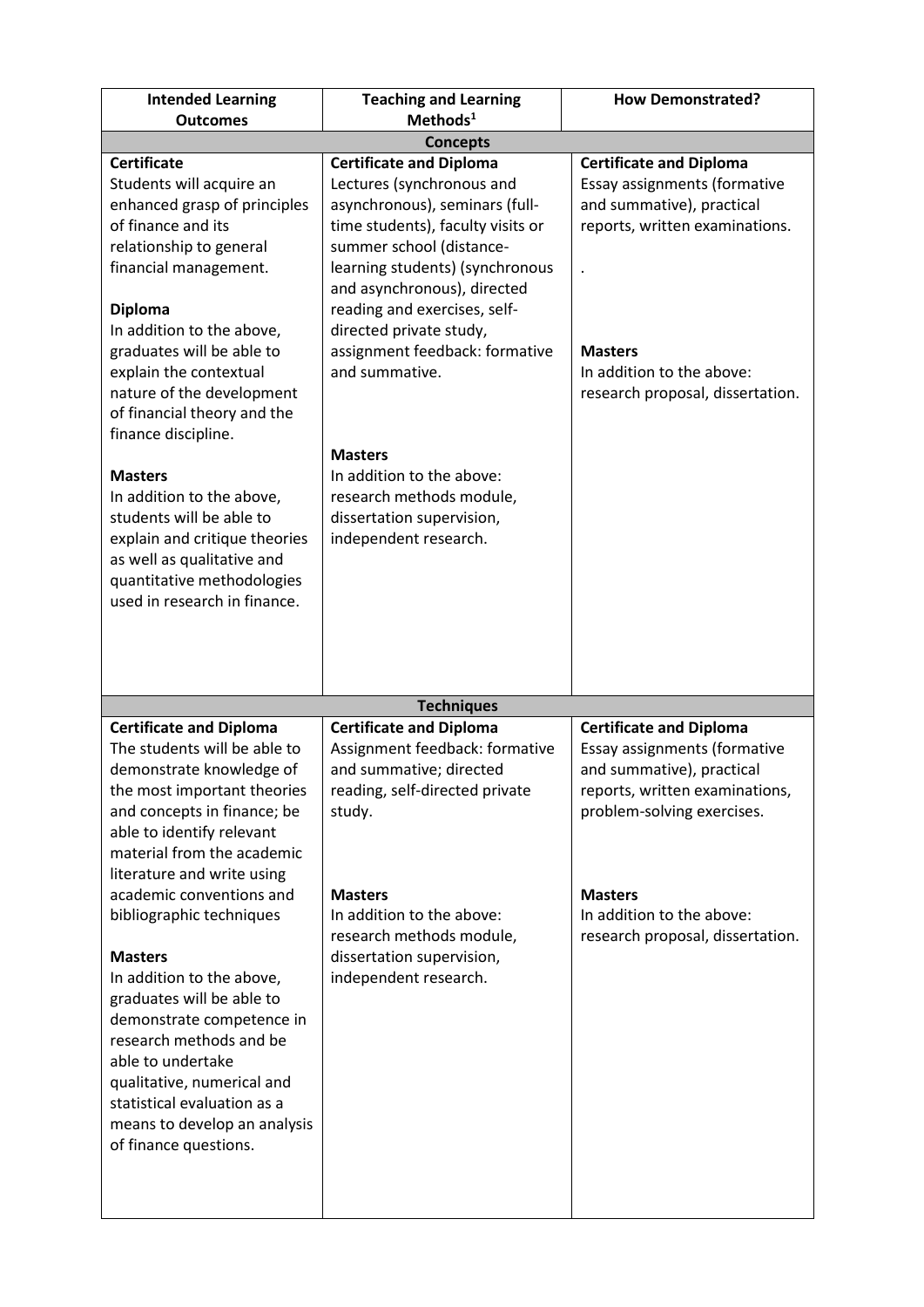| <b>Intended Learning</b><br><b>Outcomes</b>                                                                                                                                                                                                                                                                                                            | <b>Teaching and Learning</b><br>Methods <sup>1</sup>                                                                                                                                                                                                                                                                                                                                                              | <b>How Demonstrated?</b>                                                                                                                                                                                                                       |  |
|--------------------------------------------------------------------------------------------------------------------------------------------------------------------------------------------------------------------------------------------------------------------------------------------------------------------------------------------------------|-------------------------------------------------------------------------------------------------------------------------------------------------------------------------------------------------------------------------------------------------------------------------------------------------------------------------------------------------------------------------------------------------------------------|------------------------------------------------------------------------------------------------------------------------------------------------------------------------------------------------------------------------------------------------|--|
|                                                                                                                                                                                                                                                                                                                                                        | <b>Critical analysis</b>                                                                                                                                                                                                                                                                                                                                                                                          |                                                                                                                                                                                                                                                |  |
| Certificate, Diploma,<br><b>Masters</b><br>Ability to identify and apply<br>relevant concepts and<br>techniques with<br>independence, rigour and<br>self-reflexivity.<br>Ability to reflect critically on<br>the discipline of finance and<br>upon the context-bound<br>nature of the generation and<br>application of its concepts<br>and techniques. | <b>Certificate and Diploma</b><br>Lectures (synchronous and<br>asynchronous), seminars (full-<br>time students), faculty visits or<br>summer school (distance-<br>learning students), directed<br>reading and exercises, self-<br>directed private study,<br>assignment feedback: formative<br>and summative.<br><b>Masters</b><br>In addition to the above:<br>research methods module,<br>independent research. | <b>Certificate and Diploma</b><br>Essay assignments (formative<br>and summative), practical<br>reports, written examinations,<br>problem-solving exercises.<br><b>Masters</b><br>In addition to the above:<br>research proposal, dissertation. |  |
|                                                                                                                                                                                                                                                                                                                                                        |                                                                                                                                                                                                                                                                                                                                                                                                                   |                                                                                                                                                                                                                                                |  |
|                                                                                                                                                                                                                                                                                                                                                        | <b>Presentation</b>                                                                                                                                                                                                                                                                                                                                                                                               |                                                                                                                                                                                                                                                |  |
| <b>Certificate and Diploma</b><br>The student will be able to<br>distinguish between relevant<br>and non-relevant materials;<br>to write up and deliver<br>reports on findings to a                                                                                                                                                                    | <b>Certificate and Diploma</b><br>Assignment feedback (formative<br>and summative), seminars (full-<br>time students), faculty visits or<br>summer school (distance-<br>learning students), directed                                                                                                                                                                                                              | <b>Certificate and Diploma</b><br>Essay assignments (formative<br>and summative), practical<br>reports, written examinations.                                                                                                                  |  |
| professional standard with<br>clarity, fluency and<br>coherency.                                                                                                                                                                                                                                                                                       | reading and exercises, self-<br>directed private study.                                                                                                                                                                                                                                                                                                                                                           | <b>Masters</b><br>In addition to the above:<br>research proposal, dissertation.                                                                                                                                                                |  |
| <b>Masters</b><br>Ability to organise research<br>material in a manner<br>appropriate to the type of<br>assessment.                                                                                                                                                                                                                                    | <b>Masters</b><br>In addition to the above:<br>dissertation supervision,<br>independent research.                                                                                                                                                                                                                                                                                                                 |                                                                                                                                                                                                                                                |  |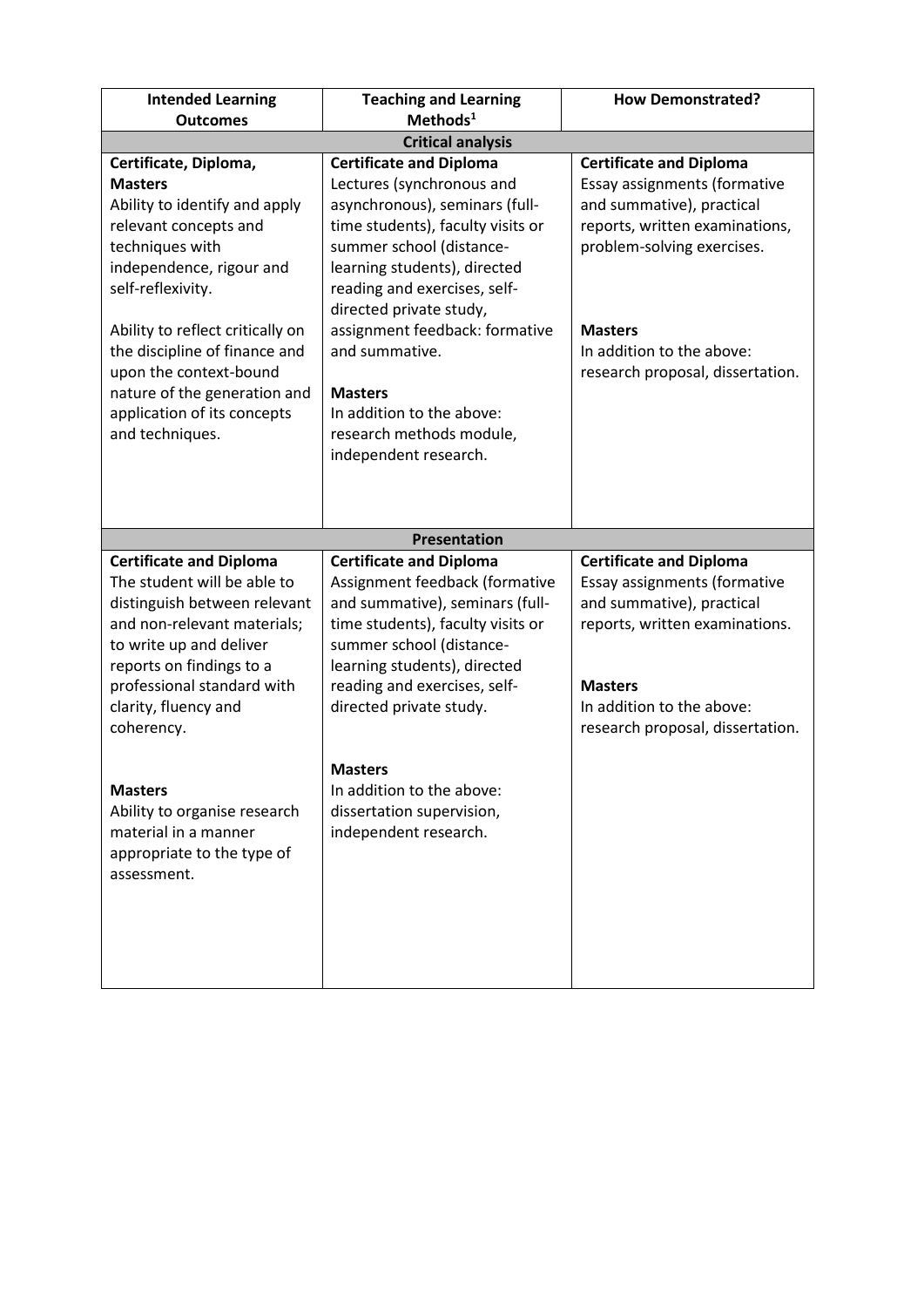| <b>Intended Learning</b>                                    | <b>Teaching and Learning</b>                                  | <b>How Demonstrated?</b>               |
|-------------------------------------------------------------|---------------------------------------------------------------|----------------------------------------|
| <b>Outcomes</b>                                             | Methods <sup>1</sup>                                          |                                        |
|                                                             | <b>Appraisal of evidence</b>                                  |                                        |
| <b>Certificate and Diploma</b>                              | <b>Certificate and Diploma</b>                                | <b>Certificate and Diploma</b>         |
| Ability to analyse and assess                               | Lectures (synchronous and                                     | Essay assignments (formative and       |
| a variety of financial issues.                              | asynchronous), seminars (full-                                | summative), practical reports,         |
| <b>Masters</b>                                              | time students), faculty visits or<br>summer school (distance- | written examinations.                  |
| Ability to mount and sustain                                | learning students), assignment                                |                                        |
| an independent level of                                     | feedback (formative and                                       |                                        |
| inquiry at an advanced level.                               | summative), directed reading                                  | <b>Masters</b>                         |
|                                                             | and exercises, self-directed                                  | In addition to the above: research     |
|                                                             | private study.                                                | proposal, dissertation.                |
|                                                             |                                                               |                                        |
|                                                             |                                                               |                                        |
|                                                             | <b>Masters</b>                                                |                                        |
|                                                             | In addition to the above:                                     |                                        |
|                                                             | dissertation supervision,<br>independent research.            |                                        |
|                                                             |                                                               |                                        |
|                                                             |                                                               |                                        |
|                                                             |                                                               |                                        |
|                                                             | (b) Transferable skills                                       |                                        |
|                                                             | <b>Research skills</b>                                        |                                        |
| <b>Certificate and Diploma</b>                              | <b>Certificate and Diploma</b>                                | <b>Certificate and Diploma</b>         |
| The graduate will be able to                                | Seminars (full-time students),                                | Essay assignments (formative           |
| identify, select and organise                               | faculty visits or summer school                               | and summative), examinations.          |
| relevant literature and                                     | (distance-learning students),                                 |                                        |
| evidence for assignments;<br>will demonstrate an ability to | assignment feedback (formative<br>and summative); directed    | <b>Masters</b>                         |
| produce well structured,                                    | reading; self-directed study.                                 | addition<br>the<br>above:<br>In.<br>to |
| focused, clearly written                                    |                                                               | research<br>proposal<br>and            |
| essays and reports.                                         | <b>Masters</b>                                                | dissertation.                          |
|                                                             | In addition to the above:                                     |                                        |
| <b>Masters</b>                                              | research methodology module,                                  |                                        |
| In addition to the above:                                   | dissertation supervision,                                     |                                        |
| demonstrating intellectual                                  | independent research.                                         |                                        |
| independence, through                                       |                                                               |                                        |
| identifying a credible                                      |                                                               |                                        |
| research project, drawing up<br>a realistic time-table,     |                                                               |                                        |
| performing the relevant                                     |                                                               |                                        |
| analysis, reflecting on and                                 |                                                               |                                        |
| 'writing up' results.                                       |                                                               |                                        |
|                                                             |                                                               |                                        |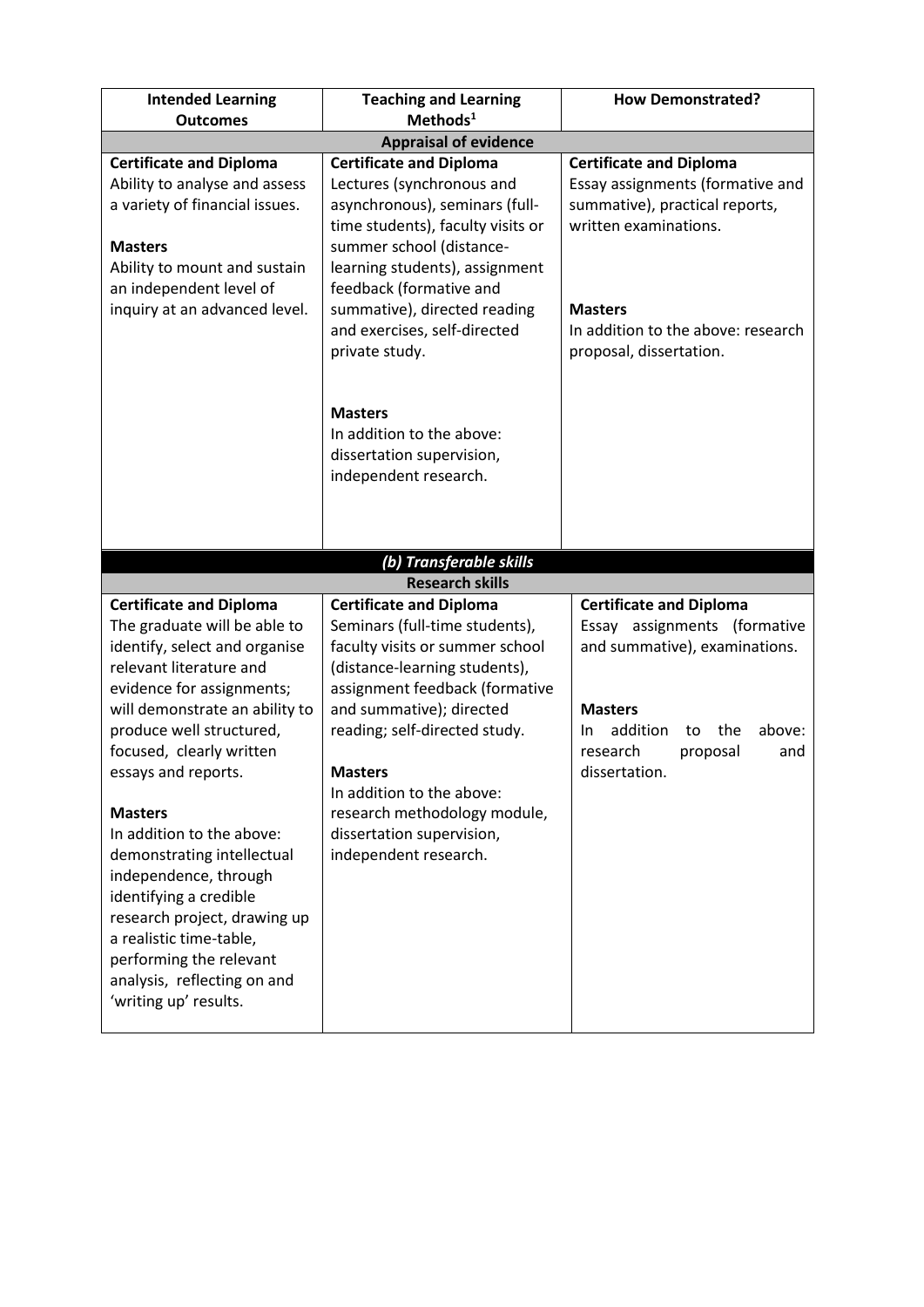| <b>Intended Learning</b><br><b>Outcomes</b>                                                                                                                                                                                                                                                                                                                       | <b>Teaching and Learning</b><br>Methods <sup>1</sup>                                                                                                                                                                                                                                                                                            | <b>How Demonstrated?</b>                                                                                                                                                                 |  |  |
|-------------------------------------------------------------------------------------------------------------------------------------------------------------------------------------------------------------------------------------------------------------------------------------------------------------------------------------------------------------------|-------------------------------------------------------------------------------------------------------------------------------------------------------------------------------------------------------------------------------------------------------------------------------------------------------------------------------------------------|------------------------------------------------------------------------------------------------------------------------------------------------------------------------------------------|--|--|
|                                                                                                                                                                                                                                                                                                                                                                   | <b>Communication skills</b>                                                                                                                                                                                                                                                                                                                     |                                                                                                                                                                                          |  |  |
| <b>Certificate and Diploma</b>                                                                                                                                                                                                                                                                                                                                    | <b>Certificate and Diploma</b>                                                                                                                                                                                                                                                                                                                  |                                                                                                                                                                                          |  |  |
| Demonstrate ability to<br>critically discuss relevant<br>information. Clarity, fluency<br>and coherence in writing<br>essays in response to given<br>questions. Expression of<br>finance issues and debates in<br>an appropriate manner for<br>the required audience.<br>Develop and sustain financial<br>arguments in differing<br>formats.                      | Seminars (full-time students),<br>faculty visits or summer school<br>(distance-learning), assignment<br>feedback (formative and<br>summative); directed reading;<br>self-directed study.<br><b>Masters</b><br>In addition to the above:<br>research methodology module,<br>dissertation supervision process,<br>independent research            | <b>Certificate and Diploma</b><br>Assignments<br>(formative<br>and<br>summative), examinations.<br><b>Masters</b><br>In addition to the above:<br>research proposal and<br>dissertation. |  |  |
| <b>Masters</b><br>In addition to the above:<br>Ability to work<br>collaboratively and<br>responsibly in groups.<br>Knowing how and when to<br>draw on the knowledge and<br>expertise of others; ability to<br>contribute & comment on<br>ideas in group discussions.<br>Produce a dissertation with a<br>logical structure written with<br>clarity and precision. |                                                                                                                                                                                                                                                                                                                                                 |                                                                                                                                                                                          |  |  |
|                                                                                                                                                                                                                                                                                                                                                                   | Data presentation                                                                                                                                                                                                                                                                                                                               |                                                                                                                                                                                          |  |  |
| <b>Certificate and Diploma</b>                                                                                                                                                                                                                                                                                                                                    | <b>Certificate and Diploma</b>                                                                                                                                                                                                                                                                                                                  | <b>Certificate and Diploma</b>                                                                                                                                                           |  |  |
| Ability to locate and organise<br>evidence, synthesise data<br>into coherent and informed<br>written arguments.<br><b>Masters</b><br>In addition to the above: the<br>students should be able to<br>collect relevant data, present<br>summaries, perform<br>data<br>manipulation<br>data<br>and<br>analysis, and competently<br>present their findings.           | Seminars (full-time students),<br>faculty visits or summer school<br>(distance-learning), assignment<br>feedback (formative and<br>summative); lectures, directed<br>reading; self-directed study.<br><b>Masters</b><br>In addition to the above:<br>research methodology module,<br>dissertation supervision process,<br>independent research. | Assignments, examinations.<br><b>Masters</b><br>In addition to the above:<br>research proposal and<br>dissertation.                                                                      |  |  |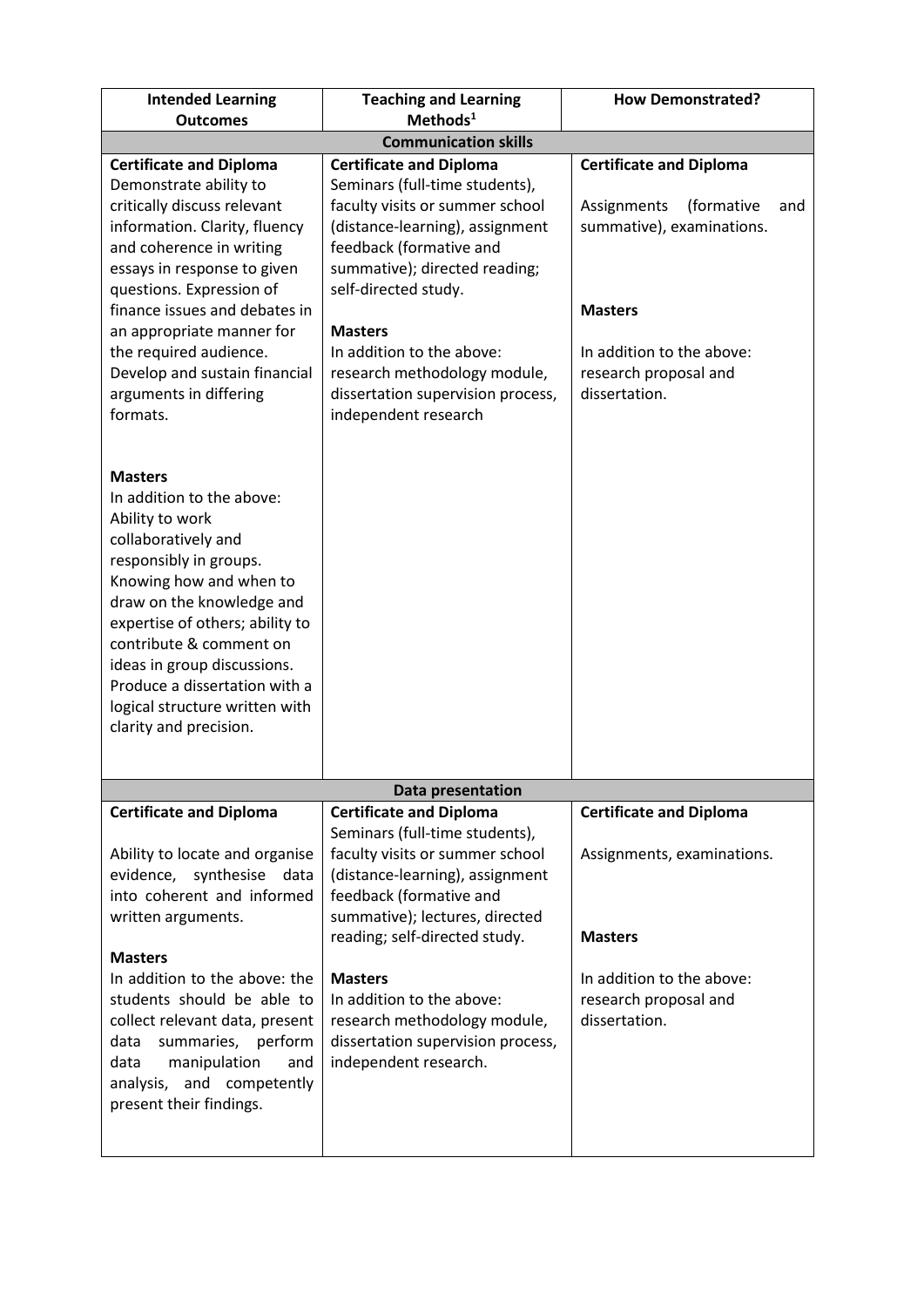| <b>Intended Learning</b>       | <b>Teaching and Learning</b>      | <b>How Demonstrated?</b>       |
|--------------------------------|-----------------------------------|--------------------------------|
| <b>Outcomes</b>                | $Methods1$                        |                                |
|                                | <b>Information technology</b>     |                                |
| <b>Certificate and Diploma</b> | <b>Certificate and Diploma</b>    | <b>Certificate and Diploma</b> |
| Ability to retrieve and        |                                   |                                |
| present information using      | Computer seminars (full-time      | Assignments                    |
| appropriate information        | students), dissemination of       |                                |
| technology, for example        | software and software manual      | <b>Masters</b>                 |
| subject specific databases.    | (distance-learning students),     | In addition to the above:      |
| <b>Masters</b>                 | <b>Blackboard resources</b>       | dissertation                   |
| In addition to the above to    |                                   |                                |
| use, if necessary, data        | <b>Masters</b>                    |                                |
| analysis software that is      | In addition to the above:         |                                |
| relevant to their dissertation | dissertation research process.    |                                |
| (e.g. SPSS, E-Views, Excel or  |                                   |                                |
| R)                             |                                   |                                |
|                                | <b>Problem solving</b>            |                                |
| <b>Certificate and Diploma</b> | <b>Certificate and Diploma</b>    | <b>Certificate and Diploma</b> |
|                                | Lectures (synchronous and         | Assignments, examinations.     |
| Ability to identify, locate,   | asynchronous), seminars (full-    |                                |
| and analyse relevant data      | time students), faculty visits or |                                |
| and source material. Ability   | summer school (distance-          |                                |
| to investigate and advocate    | learning), assignment feedback    | <b>Masters</b>                 |
| solutions to problems.         | (formative and summative);        | In addition to the above:      |
|                                | lectures, directed reading; self- | research proposal and          |
|                                | directed study.                   | dissertation.                  |
| <b>Masters</b>                 |                                   |                                |
| In addition to the above:      | <b>Masters</b>                    |                                |
| Ability to refine problems     | In addition to the above:         |                                |
| into researchable questions    | dissertation supervision process, |                                |
| and hypotheses.                | independent research.             |                                |
|                                |                                   |                                |
|                                |                                   |                                |
|                                |                                   |                                |
|                                |                                   |                                |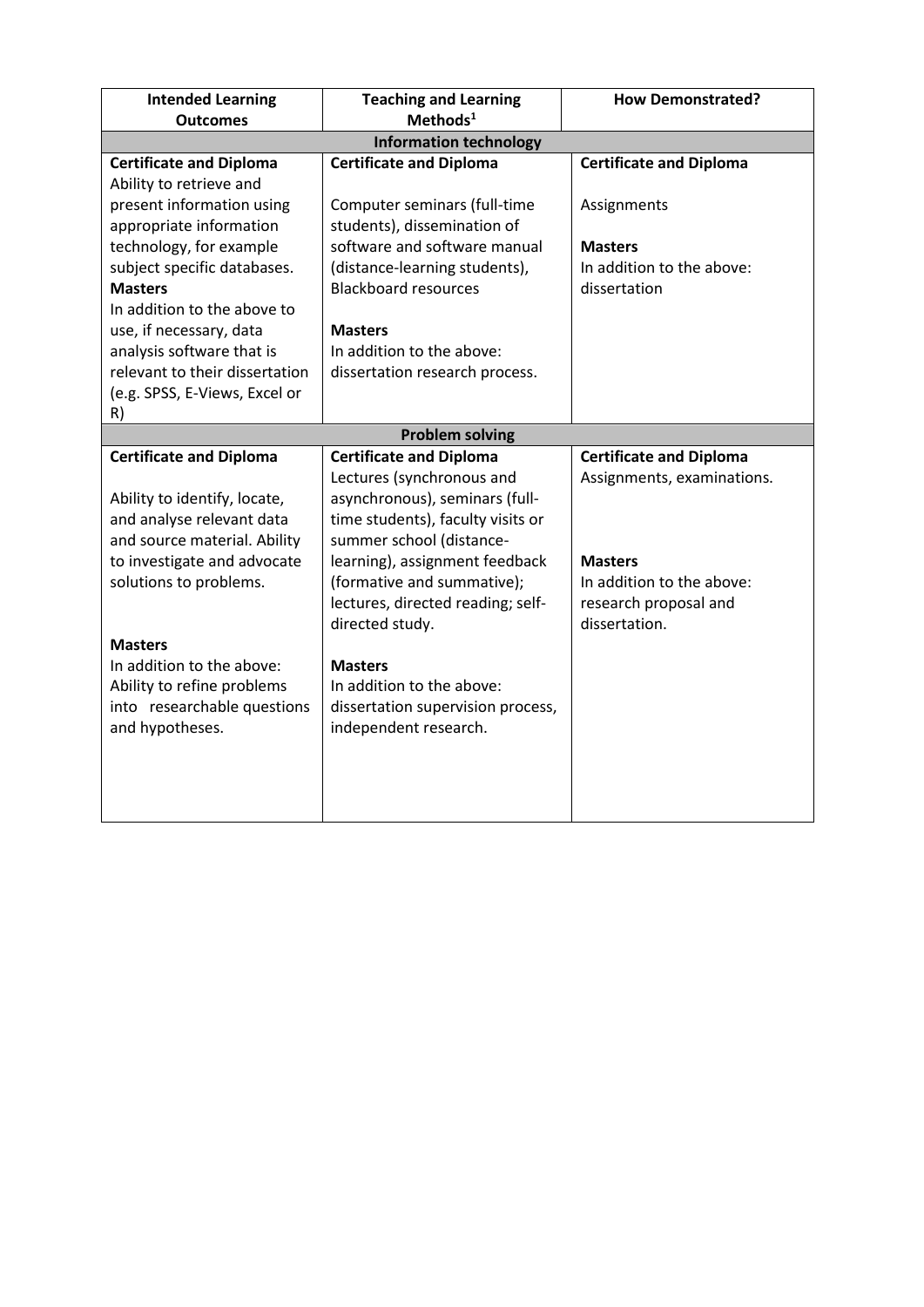| <b>Teaching and Learning</b><br>Methods <sup>1</sup>                                                                                                                                                                                                                                                                                                                                                                                                              | <b>How Demonstrated?</b>                                                                                                                                                                                                                                                                                                               |  |  |  |
|-------------------------------------------------------------------------------------------------------------------------------------------------------------------------------------------------------------------------------------------------------------------------------------------------------------------------------------------------------------------------------------------------------------------------------------------------------------------|----------------------------------------------------------------------------------------------------------------------------------------------------------------------------------------------------------------------------------------------------------------------------------------------------------------------------------------|--|--|--|
|                                                                                                                                                                                                                                                                                                                                                                                                                                                                   |                                                                                                                                                                                                                                                                                                                                        |  |  |  |
| <b>Certificate and Diploma</b><br>Participation in seminars (full-<br>time students) and Blackboard<br>discussion forums (distance<br>learning students).<br><b>Masters</b><br>In addition to the above: the<br>establishment of a working<br>relationship with the dissertation<br>supervisor (or the resolution of<br>any problems through<br>consultation with the Personal<br>Tutor and the Programme<br>Leader)                                              | <b>Certificate and Diploma</b><br>Feedback<br>on<br>group<br>oral<br>for<br>full<br>presentations<br>time<br>students; feedback provided by<br>the Blackboard tutor to the<br>distance learning students on<br>the discussion forums<br><b>Masters</b><br>In addition to the above:<br>interaction with the dissertation<br>supervisor |  |  |  |
| <b>Managing learning</b><br><b>Certificate and Diploma</b><br>Knowledge about managing<br>learning is included in the<br>induction module Foundations of<br>Knowledge (Please note the<br>module will be replaced by ASK<br>on the distance learning<br>programme); self-directed<br>private-study; self-reflection on<br>assignment feedback; formative<br>and summative.<br><b>Masters</b><br>In addition to the above: the<br>dissertation supervision process | <b>Certificate and Diploma</b><br>Assignments, examinations.<br><b>Masters</b><br>In addition to the above:<br>research proposal and<br>dissertation.                                                                                                                                                                                  |  |  |  |
|                                                                                                                                                                                                                                                                                                                                                                                                                                                                   | <b>Working relationships</b>                                                                                                                                                                                                                                                                                                           |  |  |  |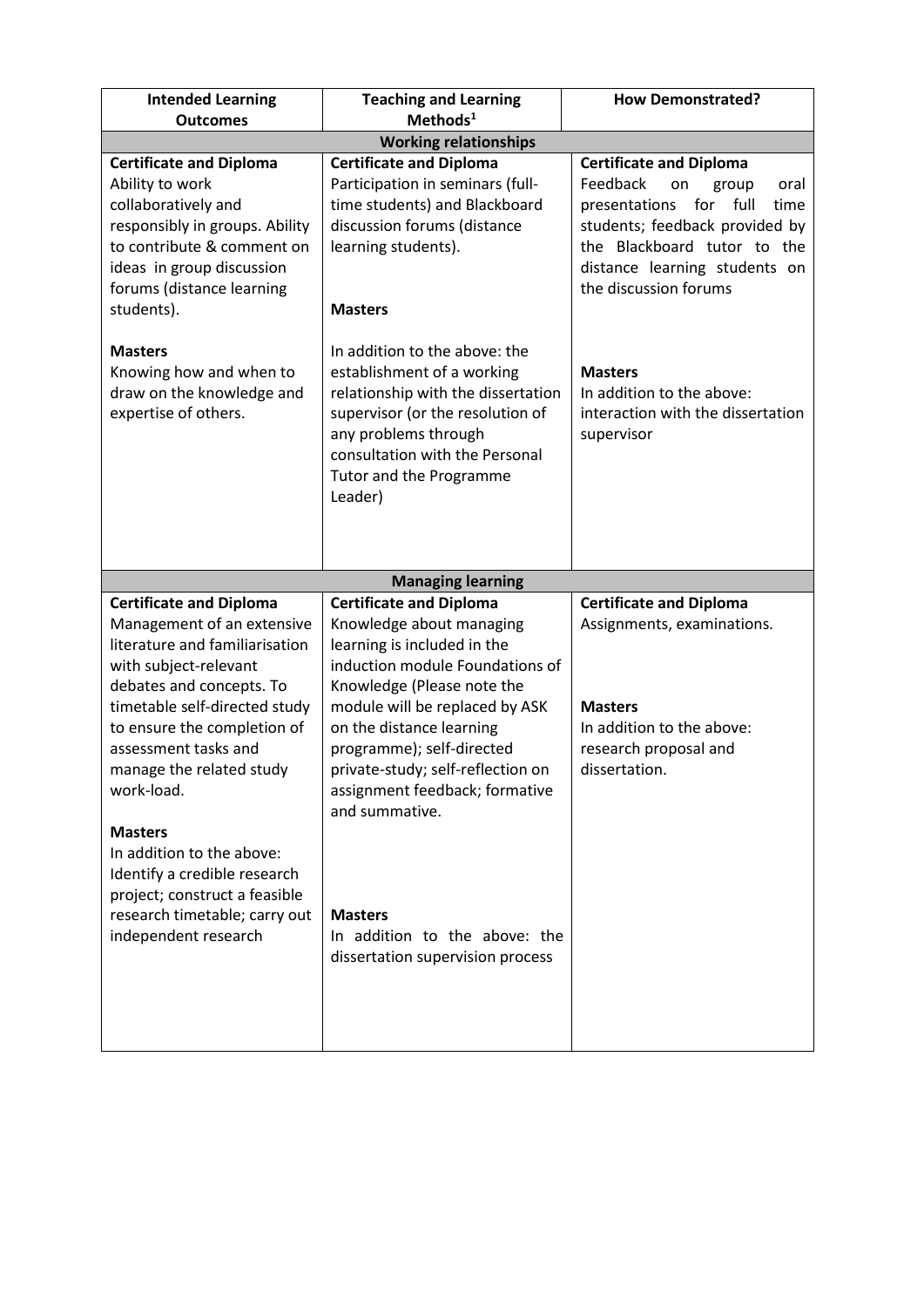| <b>Intended Learning</b>       | <b>Teaching and Learning</b>     | <b>How Demonstrated?</b>        |
|--------------------------------|----------------------------------|---------------------------------|
| <b>Outcomes</b>                | Methods <sup>1</sup>             |                                 |
|                                | Career management                |                                 |
| <b>Certificate and Diploma</b> | <b>Certificate and Diploma</b>   | <b>Certificate and Diploma</b>  |
| Ability to take charge of      | Personal Tutor System            | Discussions with personal tutor |
| progress and development;      | Self-reflection on assignment    | Support of the Careers Office   |
| to reflect on strengths,       | feedback                         |                                 |
| interests, motivation and      | Career sessions (full time       |                                 |
| skills; recognition of         | students)                        |                                 |
| achievements                   |                                  |                                 |
|                                |                                  | <b>Masters</b>                  |
| <b>Masters</b>                 |                                  | Selection of a specific         |
| In addition to the above: if   |                                  | dissertation topic              |
| appropriate, to research an    | <b>Masters</b>                   |                                 |
| area which may be relevant     | In addition to the above; the    |                                 |
| to the student' career         | dissertation supervision process |                                 |
| preferences                    |                                  |                                 |
|                                |                                  |                                 |

## **10. Special features:**

## **11. Indications of programme quality:**

External Examiners reports

## **12. Scheme of Assessment**

As defined i[n Senate Regulation 6:](http://www.le.ac.uk/senate-regulation6) Regulations governing taught postgraduate programmes of study.

#### **13. Progression points**

Students are required to demonstrate satisfactory progress on their programme of study by a series of progression points as follows:

#### *Progression point 1*

This progression point corresponds to the progression from the Postgraduate Certificate level modules to the Postgraduate Diploma level modules. A student's progress will be reviewed at the completion of the four Postgraduate Certificate level modules. Students are given an opportunity to resubmit in the session following receipt of module results. For those who do not resubmit, a period of academic suspense may be recommended based on the progression rules below. The Postgraduate Certificate level modules are identified in Appendix 1.

#### *Progression point 2*

This progression point corresponds to the progression from the Postgraduate Diploma level modules to the dissertation project. A student's progress will be reviewed at the completion of the taught component of the programme.

#### *Progression point 3*

This progression point corresponds to the progression from Part 1 of the dissertation project to Part 2 of the dissertation project.

The dissertation project comprises of two parts. Part 1 consists of the research methods training and culminates in the submission of the dissertation project proposal for the Research Ethics Approval. Part 2 entails the dissertation project itself and culminates in the submission of the dissertation.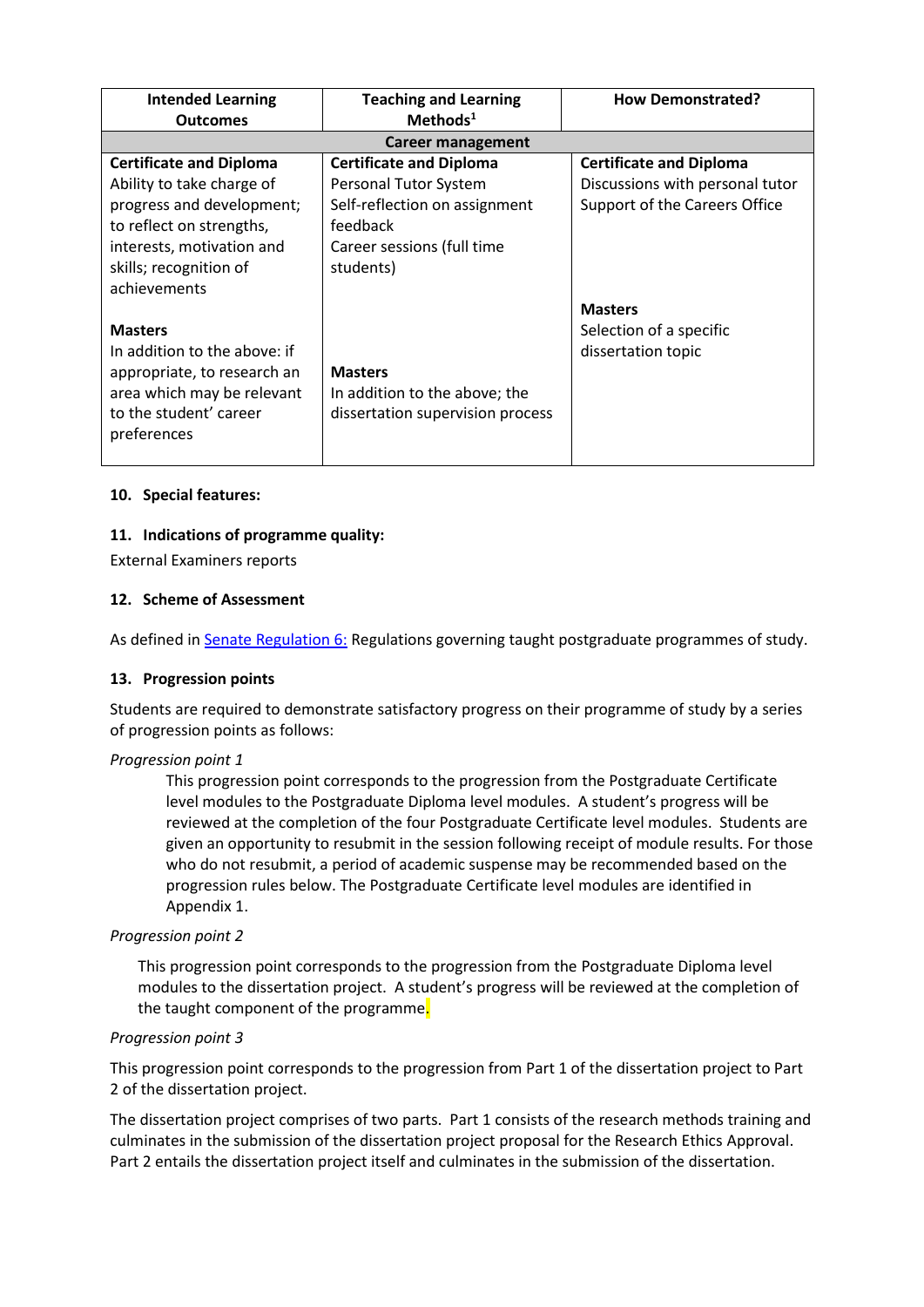The students are not allowed to progress to Part 2 of the dissertation project until they have received a written permission from the School to do so. The permission is given on obtaining the Research Ethics Approval.

The student must commence the dissertation project at least eight months prior to the end of the registration period.

# **14. Rules relating to re-sits or re-submissions:**

See 12 above.

The programme conforms with the scheme set out in the Senate regulations governing taught postgraduate programmes

Candidates may be required to re-submit a failing research proposal. A passing research proposal, either at first or second submission may be required to progress to the dissertation.

## **15. Additional information**

Full time and part time students are expected to attend all scheduled classes and the careers and study skills strands of provision. They are also expected to fully participate in their study groups. Full time students should spend at least 500 hours during their total programme of study in these forms of interaction. Participation in these activities will be robustly monitored and a failure to achieve this extent of interaction on the part of a candidate will have significant impact upon Boards of Examiners decisions on the outcome of their studies.

## **16. External Examiners:**

The details of the External Examiner(s) for this programme and the most recent External Examiners' reports can be found [here](https://exampapers.le.ac.uk/xmlui/handle/123456789/168)